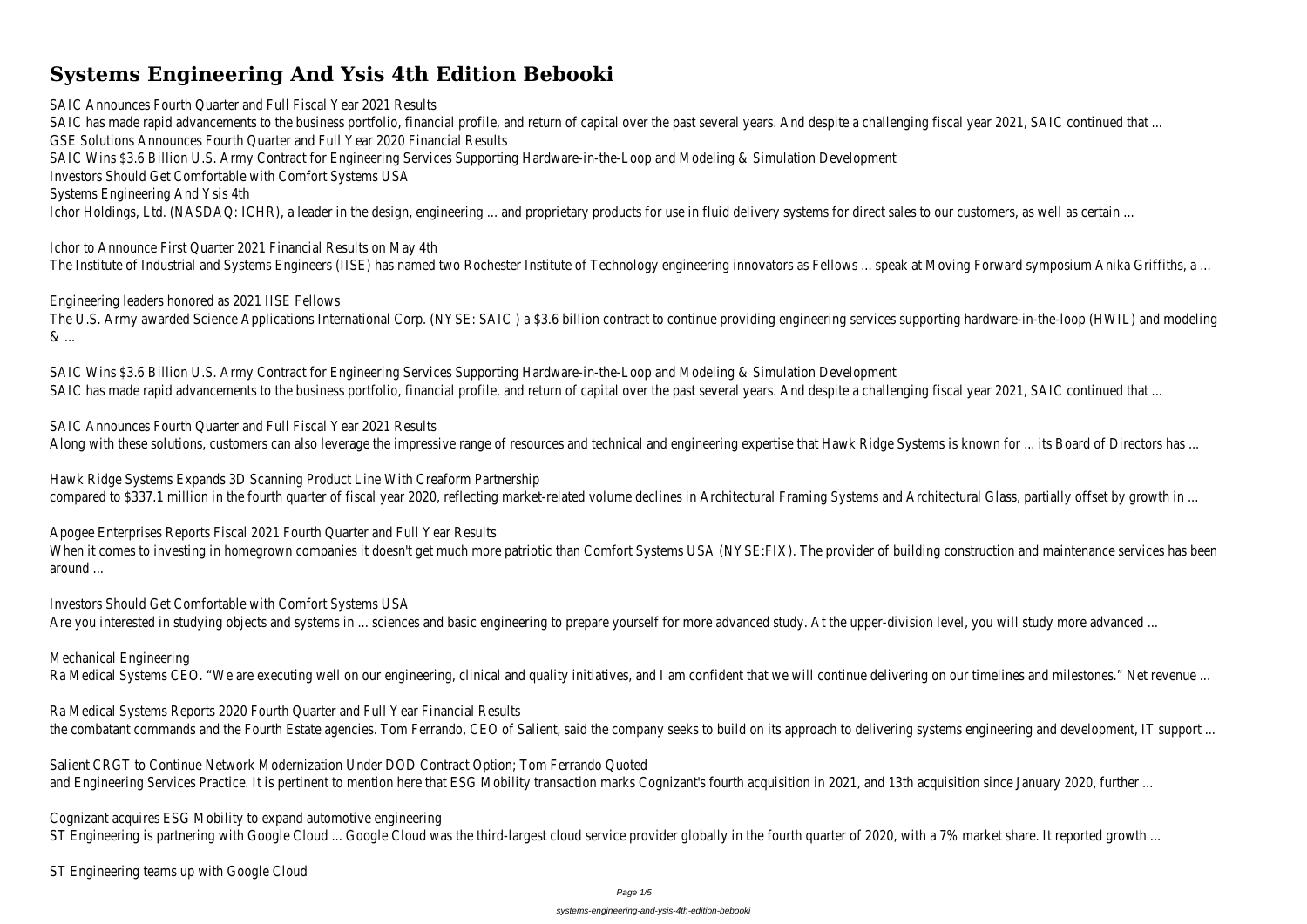Year to \$179.9 MillionCompany Signs Multiple Contracts in 2020, Including 10-Year, Billion Dollar + Contracts with TSA PreCheck and Centers for Medicare and Medicaid Sheet ...

Telos Corporation Reports Fourth Quarter and Fiscal Year 2020 Results

Successfully closed its marketed short form prospectus offering for gross proceeds of Cdn \$41,974,998 in December Opened the newly established

Exro Technologies Announces Fourth Quarter and Fiscal 2020 Financial Results a fourth-year BS/MS student from Scotia, N.Y. "Lean principles don't change, the projects just get bigger." John Kaemmerlen '76, '86 (industrial engineering) worked at Ko

Faculty-consultants provide a 'teachable moment' to students through project on improving COVID testing capacit Three Bakersfield high school students will head to the Regeneron International Science and Engineering Fair after their performances in Kern County's regional competition

Three to represent Bakersfield in Regeneron International Science and Engineering Fair Disclaimer | Commerce Policy | Made In NYC | Stock quotes by finanzen.net GSE Systems, Inc. ("GSE Solutions ... GVP), a leader in delivering and supporting engineering, co

GSE Solutions Announces Fourth Quarter and Full Year 2020 Financial Results --(BUSINESS WIRE)--Mayville Engineering Company (NYSE ... today announced results for the fourth quarter and full year ended December 31, 2020. Fourth Quarter 2020

Mayville Engineering Company, Inc. Announces Fourth Quarter and Full Year 2020 Results Fuel Tech, Inc. (NASDAQ: FTEK), a technology company providing advanced engineering solutions for the optimization of combustion systems ... results for the fourth quarter and full year ended to full year ended to the full

Fuel Tech Schedules Fourth Quarter and Full Year 2020 Financial Results and Conference Call --(BUSINESS WIRE)--Ra Medical Systems ... on our engineering, clinical and quality initiatives, and I am confident that we will continue delivering on our timelines and miles

--(BUSINESS WIRE)--Ra Medical Systems ... on our engineering, clinical and quality initiatives, and I am confident that we will continue delivering on our timelines and milestones." Fourth ST Engineering teams up with Google Cloud

Salient CRGT to Continue Network Modernization Under DOD Contract Option; Tom Ferrando Quoted Faculty-consultants provide a 'teachable moment' to students through project on improving COVID testing capacity Ra Medical Systems Reports 2020 Fourth Quarter and Full Year Financial Results Disclaimer | Commerce Policy | Made In NYC | Stock quotes by finanzen.net GSE Systems, Inc. ("GSE Solutions ... GVP), a leader in delivering and supporting engineering, compliance, simu ST Engineering is partnering with Google Cloud ... Google Cloud was the third-largest cloud service provider globally in the fourth quarter of 2020, with a 7% market share. It reported

Three Bakersfield high school students will head to the Regeneron International Science and Engineering Fair after their performances in Kern County's regional competition last week. Ichor to Announce First Quarter 2021 Financial Results on May 4th

Three to represent Bakersfield in Regeneron International Science and Engineering Fair

**Hawk Ridge Systems Expands 3D Scanning Product Line With Creaform Partnership**

**When it comes to investing in homegrown companies it doesn't get much more patriotic than Comfort Systems USA (NYSE:FIX). The provider of building construction and maintenance services has been around ...**

**compared to \$337.1 million in the fourth quarter of fiscal year 2020, reflecting market-related volume declines in Architectural Framing Systems and Architectural Glass, partially offset by growth in ...**

**the combatant commands and the Fourth Estate agencies. Tom Ferrando, CEO of Salient, said the company seeks to build on its approach to delivering systems engineering and development, IT support ...**

**Cognizant acquires ESG Mobility to expand automotive engineering**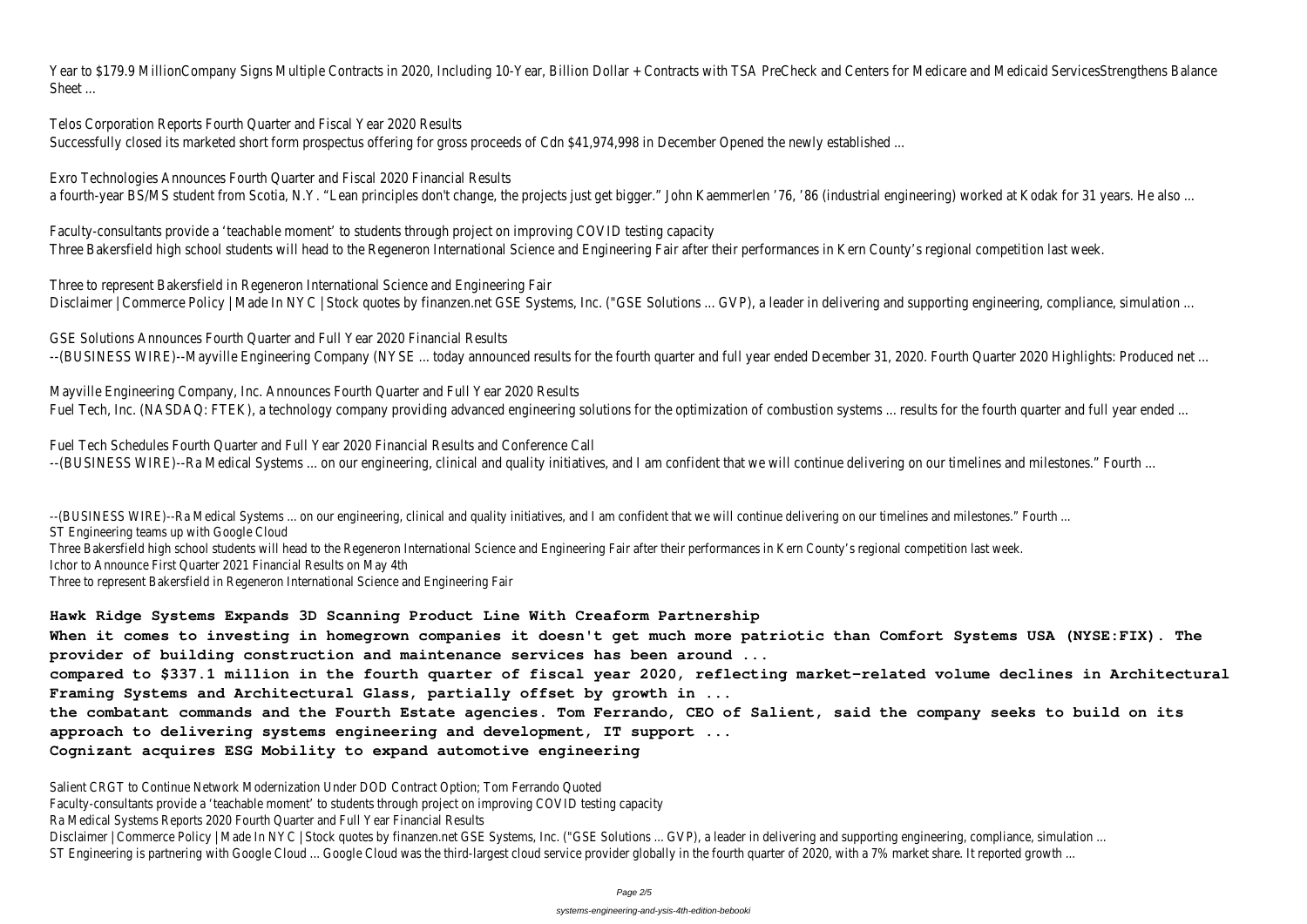*Apogee Enterprises Reports Fiscal 2021 Fourth Quarter and Full Year Results*

*a fourth-year BS/MS student from Scotia, N.Y. "Lean principles don't change, the projects just get bigger." John Kaemmerlen '76, '86 (industrial engineering) worked at Kodak for 31 years. He also ... Engineering leaders honored as 2021 IISE Fellows*

Are you interested in studying objects and systems in ... sciences and basic engineering to prepare yourself for more advanced study. At the upper-division level, you interested in studying objects and systems in ... scien advanced ...

*Mayville Engineering Company, Inc. Announces Fourth Quarter and Full Year 2020 Results*

Ra Medical Systems CEO. "We are executing well on our engineering, clinical and quality initiatives, and I am confident that we will continue delivering on our milestones." Net revenue ...

Ichor Holdings, Ltd. (NASDAQ: ICHR), a leader in the design, engineering ... and proprietary products for use in fluid delivery systems for direct sales to our customers, as well as well as well as well as well as well as certain ...

The Institute of Industrial and Systems Engineers (IISE) has named two Rochester Institute of Technology engineering innovators as Fellows ... speak at Moving Anika Griffiths, a ...

Fuel Tech Schedules Fourth Quarter and Full Year 2020 Financial Results and Conference Call

Successfully closed its marketed short form prospectus offering for gross proceeds of Cdn \$41,974,998 in December Opened the newly established ...

--(BUSINESS WIRE)--Mayville Engineering Company (NYSE ... today announced results for the fourth quarter and full year ended December 31, 2020. Fourth Quarter 2020 Highlights: Produced net ...

## **Telos Corporation Reports Fourth Quarter and Fiscal Year 2020 Results**

The U.S. Army awarded Science Applications International Corp. (NYSE: SAIC ) a \$3.6 billion contract to continue providing engineering services supporting hardware-in-the-loop (HWIL) and modeling & ...

### *Systems Engineering And Ysis 4th*

*Ichor Holdings, Ltd. (NASDAQ: ICHR), a leader in the design, engineering ... and proprietary products for use in fluid delivery systems for direct sales to our customers, as well as certain ...*

*Ichor to Announce First Quarter 2021 Financial Results on May 4th The Institute of Industrial and Systems Engineers (IISE) has named two Rochester Institute of Technology engineering innovators as Fellows ... speak at Moving Forward symposium Anika Griffiths, a ...*

*Engineering leaders honored as 2021 IISE Fellows*

*The U.S. Army awarded Science Applications International Corp. (NYSE: SAIC ) a \$3.6 billion contract to continue providing engineering services supporting hardware-in-the-loop (HWIL) and modeling & ...*

*SAIC Wins \$3.6 Billion U.S. Army Contract for Engineering Services Supporting Hardware-in-the-Loop and Modeling & Simulation Development SAIC has made rapid advancements to the business portfolio, financial profile, and return of capital over the past several years. And despite a challenging fiscal year 2021, SAIC continued that ...*

*SAIC Announces Fourth Quarter and Full Fiscal Year 2021 Results Along with these solutions, customers can also leverage the impressive range of resources and technical and engineering expertise that Hawk Ridge Systems is known for ... its Board of Directors has ...*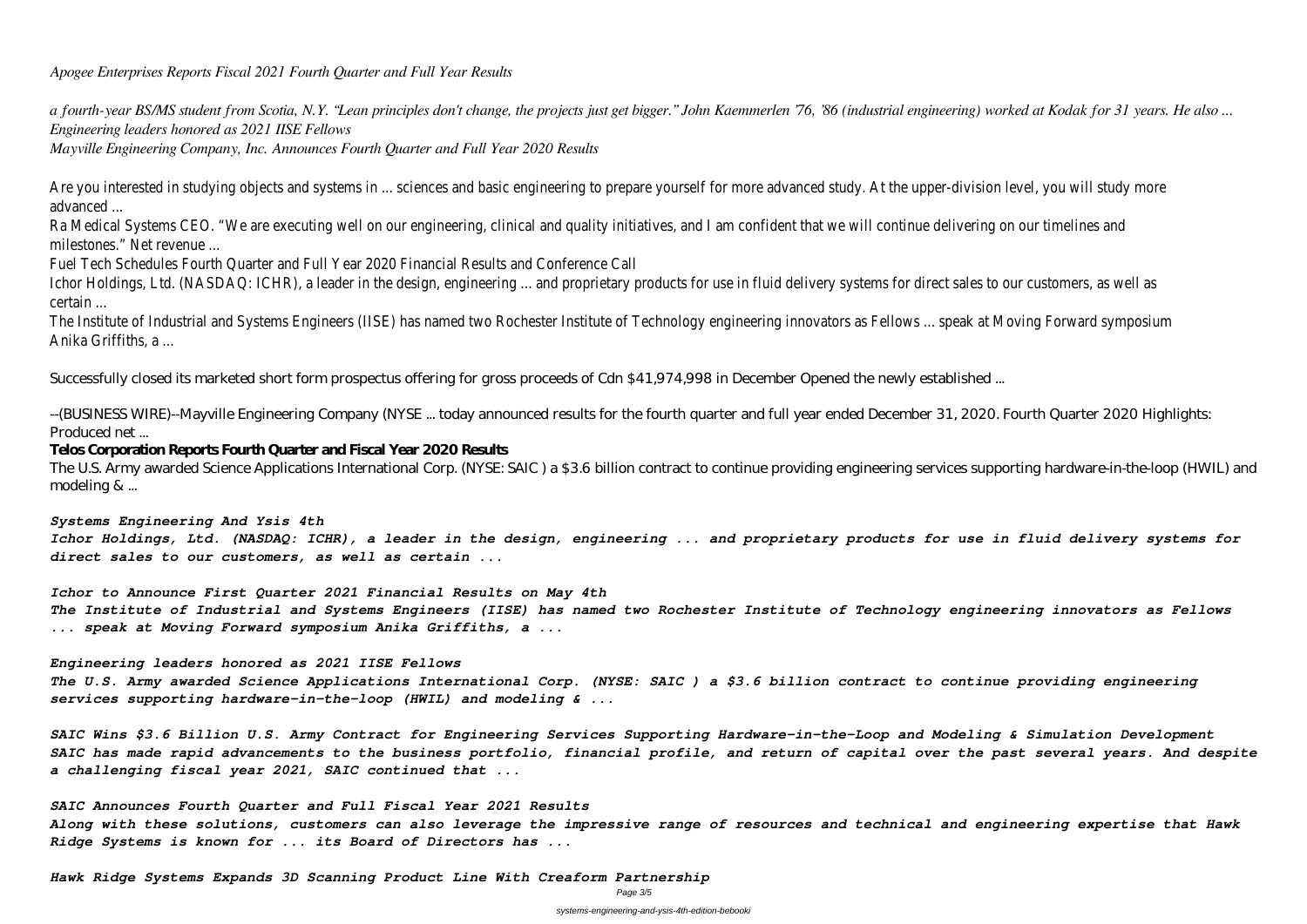*compared to \$337.1 million in the fourth quarter of fiscal year 2020, reflecting market-related volume declines in Architectural Framing Systems and Architectural Glass, partially offset by growth in ...*

*Apogee Enterprises Reports Fiscal 2021 Fourth Quarter and Full Year Results When it comes to investing in homegrown companies it doesn't get much more patriotic than Comfort Systems USA (NYSE:FIX). The provider of building construction and maintenance services has been around ...*

*Investors Should Get Comfortable with Comfort Systems USA Are you interested in studying objects and systems in ... sciences and basic engineering to prepare yourself for more advanced study. At the upper-division level, you will study more advanced ...*

*Mechanical Engineering Ra Medical Systems CEO. "We are executing well on our engineering, clinical and quality initiatives, and I am confident that we will continue delivering on our timelines and milestones." Net revenue ...*

*Ra Medical Systems Reports 2020 Fourth Quarter and Full Year Financial Results the combatant commands and the Fourth Estate agencies. Tom Ferrando, CEO of Salient, said the company seeks to build on its approach to delivering systems engineering and development, IT support ...*

*Salient CRGT to Continue Network Modernization Under DOD Contract Option; Tom Ferrando Quoted and Engineering Services Practice. It is pertinent to mention here that ESG Mobility transaction marks Cognizant's fourth acquisition in 2021, and 13th acquisition since January 2020, further ...*

*Cognizant acquires ESG Mobility to expand automotive engineering ST Engineering is partnering with Google Cloud ... Google Cloud was the third-largest cloud service provider globally in the fourth quarter of 2020, with a 7% market share. It reported growth ...*

*ST Engineering teams up with Google Cloud Year to \$179.9 MillionCompany Signs Multiple Contracts in 2020, Including 10-Year, Billion Dollar + Contracts with TSA PreCheck and Centers for Medicare and Medicaid ServicesStrengthens Balance Sheet ...*

*Telos Corporation Reports Fourth Quarter and Fiscal Year 2020 Results Successfully closed its marketed short form prospectus offering for gross proceeds of Cdn \$41,974,998 in December Opened the newly established ...*

*Exro Technologies Announces Fourth Quarter and Fiscal 2020 Financial Results a fourth-year BS/MS student from Scotia, N.Y. "Lean principles don't change, the projects just get bigger." John Kaemmerlen '76, '86 (industrial engineering) worked at Kodak for 31 years. He also ...*

*Faculty-consultants provide a 'teachable moment' to students through project on improving COVID testing capacity Three Bakersfield high school students will head to the Regeneron International Science and Engineering Fair after their performances in Kern County's regional competition last week.*

*Three to represent Bakersfield in Regeneron International Science and Engineering Fair Disclaimer | Commerce Policy | Made In NYC | Stock quotes by finanzen.net GSE Systems, Inc. ("GSE Solutions ... GVP), a leader in delivering and supporting engineering, compliance, simulation ...*